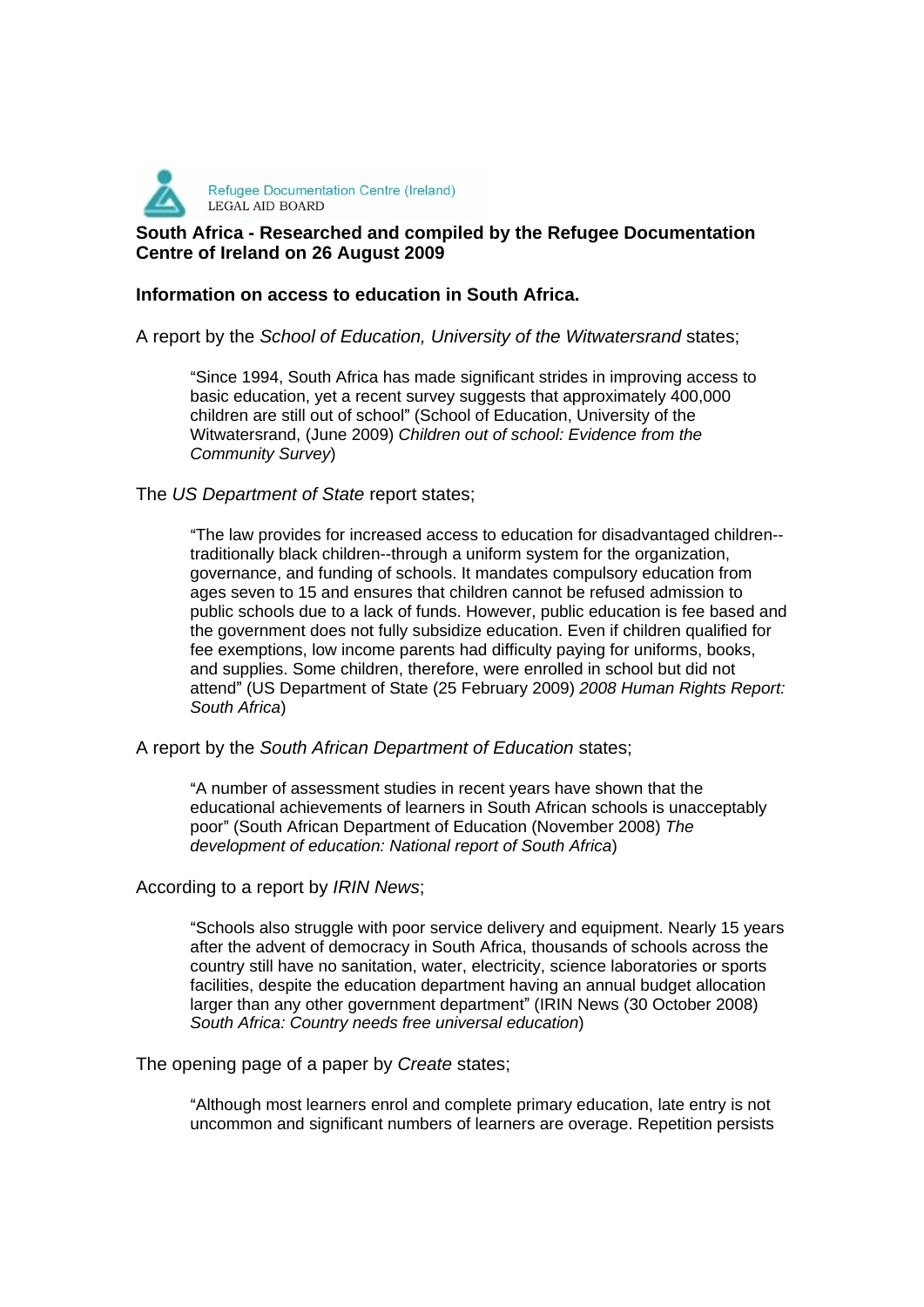although legislation has reduced its incidence. Interrupted schooling often related to internal migration is also not uncommon. Demand for schooling remains high despite numerous barriers to success and the poor quality of outcomes for many. Withdrawing children from basic education appears to be a measure of the last resort – even in the context of HIV and AIDS. Silent exclusion (attendance without meaningful learning and achievement) is concealed by high enrolment figures" (Create (March 2008) Educational Access In South Africa, Country Policy Brief)

According to a report by the Organisation for Economic Co-Operation and Development;

South African education is still in the process of transition. It will take time, sustained strategic planning and resourcing, and a steady nerve by policy makers to ensure that the reform vision is realised" (Organisation for Economic Co-Operation and Development (2008) Chapter 9: Conclusions: Strategic Recommendations for Action, Reviews of National Policies for Education, South Africa)

A report by Create states:

Most learners enrol in and complete basic education; Less than 2% of the 7-17 year age group in 2004 had never been to school; Enrolment rates begin to decline only after basic or compulsory education has been completed; As many as 12% of learners do not complete Grade 7 (Zone 2) (2003 figures); Marginalisation, poverty and HIV/AIDS are likely to be the most significant factors slowing progression; Withdrawal of learners from basic education is seldom contemplated and even more rarely acted upon; Children who are silently excluded from basic education even though they enter and remain in the system (Zones 3 and 6) are of particular concern and are large in number; As many as 8% of learners drop-out in Zone 5 (2003 figures)" (Create, (August 2007) Educational Access in South Africa, Country Analytic Report)

According to a report by the World Data on Education;

About 62% of schools have adequate stationary and only 49% have adequate textbooks, 73% have no learning equipment, and 69% have no materials" (World data on Education (October 2006) South Africa)

An undated document from UNICEF says

School based violence, learner pregnancy, drop outs (and increasingly boys); lack of quality education and poor or inadequate infrastructure remain manifestations of the social, economic and cultural inequities in the country's school communities" (UNICEF (Undated) Education and child friendly schools)

This response was prepared after researching publicly accessible information currently available to the Refugee Documentation Centre within time constraints. This response is not and does not purport to be conclusive as to the merit of any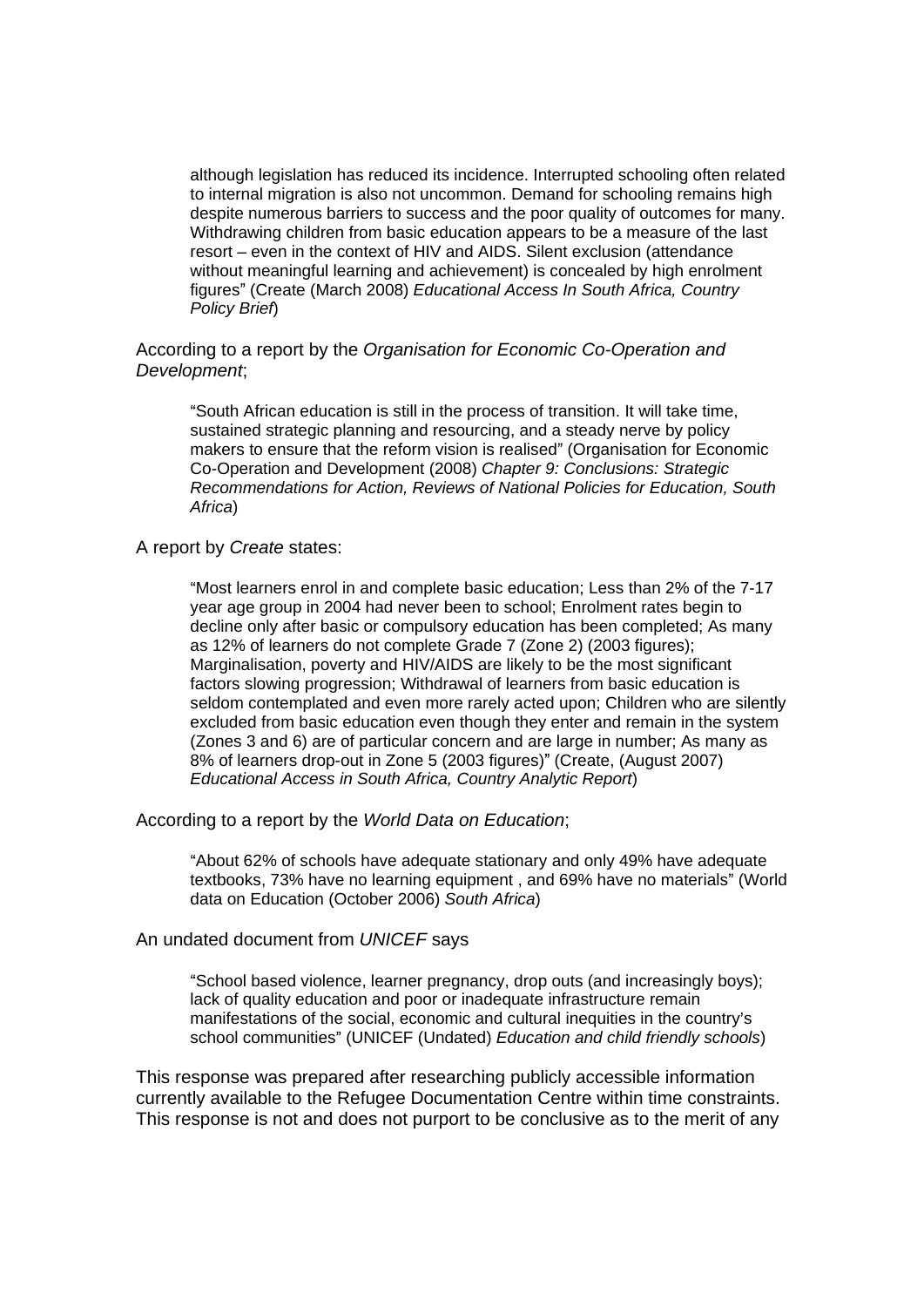particular claim to refugee status or asylum. Please read in full all documents referred to. **Exercise 2008 Contract to a set of the set of the set of the set of the set of the set of the set of the set of the set of the set of the set of the set of the set of the set of the set of the set of the se** 

## **References**

Create (March 2008) Educational Access in South Africa, Country Policy Brief [http://www.create-rpc.org/pdf\\_documents/southafricaCARpolicybrief.pdf](http://www.create-rpc.org/pdf_documents/southafricaCARpolicybrief.pdf) Accessed 26 August 2009

Create (August 2007) Educational Access in South Africa, Country Analytic Report [http://www.create-rpc.org/pdf\\_documents/South\\_Africa\\_CAR.pdf](http://www.create-rpc.org/pdf_documents/South_Africa_CAR.pdf) Accessed 26 August 2009

IRIN News (30 October 2008) South Africa: Country needs free universal education and the contract of the contract of the contract of the contract of the contract of the contract of the contract of the contract of the contract of the contract of the contract of the contract of the contract of <http://www.irinnews.org/Report.aspx?ReportId=81209> Accessed 26 August 2009

Organisation for Economic Co-Operation and Development (2008) Chapter 9: Conclusions: Strategic Recommendations for Action, Reviews of National Policies for Education, South Africa <http://digm.meb.gov.tr/uaorgutler/OECD/5.Reviews%20of%20National%20Policie> <s%20for%20Education%20South%20Africa.pdf> Accessed 26 August 2009

School of Education, University of the Witwatersrand (June 2009) Children out of school: Evidence from the Community Survey [http://www.create-rpc.org/pdf\\_documents/Policy\\_Brief\\_6.pdf](http://www.create-rpc.org/pdf_documents/Policy_Brief_6.pdf) Accessed 26 August 2009

South African Department of Education (November 2008) The development of education: National report of South Africa [http://www.ibe.unesco.org/National\\_Reports/ICE\\_2008/southafrica\\_NR08.pdf](http://www.ibe.unesco.org/National_Reports/ICE_2008/southafrica_NR08.pdf) Accessed 26 August 2009

UNICEF (Undated) Education and child friendly schools [http://www.unicef.org/southafrica/education\\_344.html](http://www.unicef.org/southafrica/education_344.html) Accessed 26 August 2009

US Department of State (25 February 2009) 2008 Human Rights Report: South Africa <http://www.state.gov/g/drl/rls/hrrpt/2008/af/119025.htm> Accessed 26 August 2009

World data on Education (October 2006) South Africa